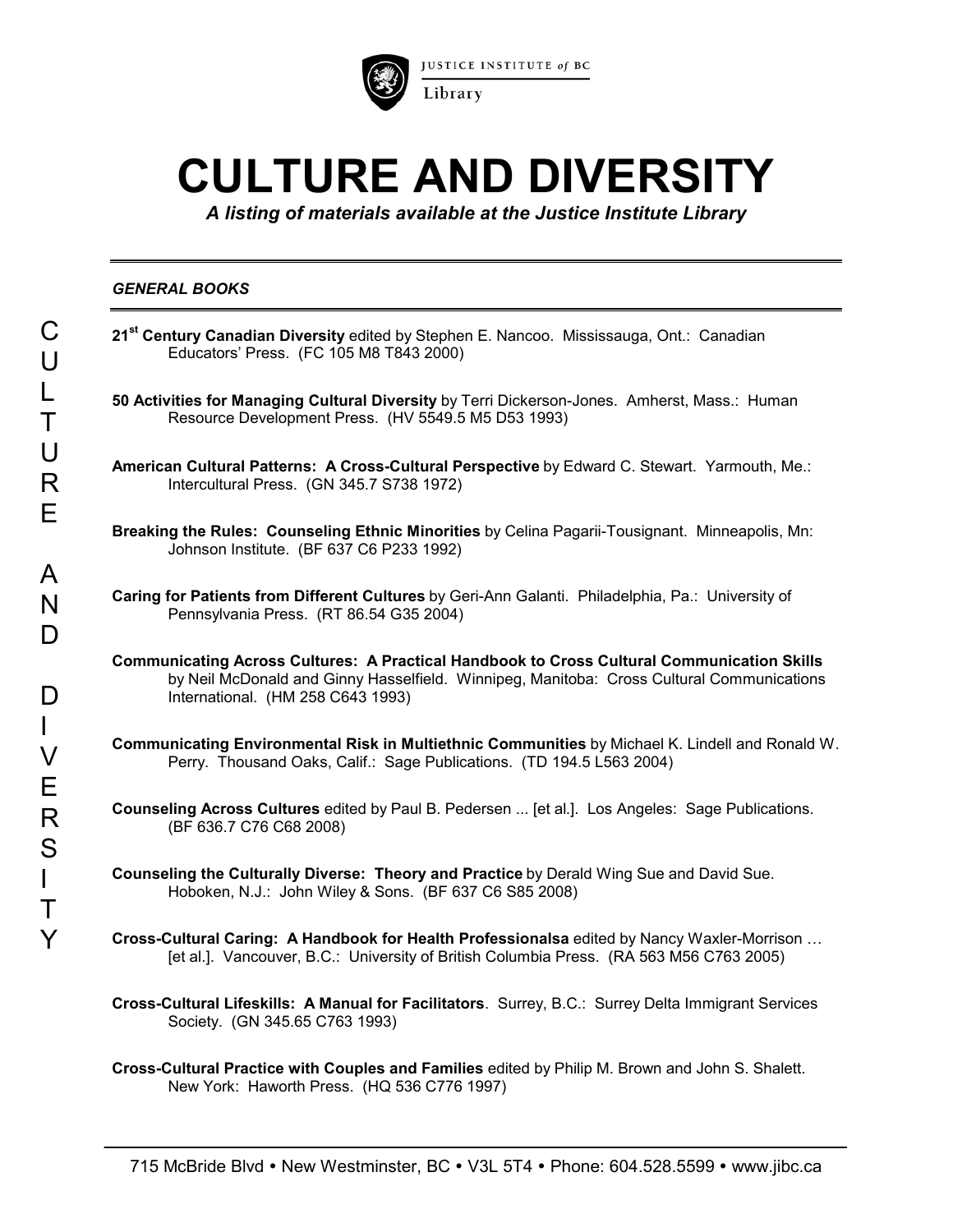- **Cross-Cultural Risk Perception: A Survey of Empirical Studies** edited by Ortwin Renn and Bernd Rohrmann. Boston, Mass.: Kluwer Academic. (HM 1101 C76 2000)
- **Cultural Competence: A Guide for Human Service Agencies** by Kimberleigh A. Nash and Jorge Velazquez Jr. Washington, D.C.: CWLA Press. (HV 3176 N285 2003)
- **Cultural Competence in Trauma Therapy: Beyond the Flashback** by Laura S. Brown. Washington, DC: American Psychological Association. (RC 552 P67 B764 2008)
- **Cultural Diversity and Inclusive Teaching** by Shibao Guo and Zenobia Jamal. Hamilton, Ont.: Society for Teaching and Learning in Higher Education. (LC 1200 G86 2007)
- **Cultural Diversity in Organizations: Theory, Research, and Practice** by Taylor Cox. San Francisco, Calif.: Berrett-Koehler. (HM 131 C749 1993)
- **Cultural Diversity Manual** by Irving H. Buchen. Abington, Pa.: Pennsylvania State University-Orgontz Campus. (LC 1099 B824 1991)
- **Dealing with Diversity: Multicultural Access to Local Government**. Federation of Canadian Municipalities. Municipal Race Relations Program. Ottawa, Ont.: Federation of Canadian Municipalities. (FC 104 D423 1988)
- **Designated Group Retention: A Guide to Effective Staff Management** by Neil McDonald & Ginny Hasselfield. Winnipg, Manitoba: Cross Cultural Communications International, Inc. (HF 5549.12 D484 1993)
- **Dictionary of Race and Ethnic Relations** by Ellis Cashmore and Michael Banton. New York: Routledge. (GN 496 C37 1996) (Shelved in Reference Section. For Library use only.)
- **Directory, B.C. Multicultural, Anti-Racism & Immigrant Service Organizations**. Vancouver, B.C.: Ministry of Multiculturalism and Immigration. (HV 4013 C26 D754 2000) (Shelved in Directories section. For Library use only.)
- **Diversity Awareness to Action: Chinese Communities**. Vancouver, B.C.: Law Courts Education Society of B.C. (FC 106 C5 D583 1995)
- **Diversity Awareness to Action: South Asian Communities**. Vancouver, B.C.: Law Courts Education Society of B.C. (FC 106 S69 D583 1995)
- **Diversity: Communicating Effectively** by Kay duPont. Lanham, Md.: American Correctional Association. (HM 258 D866 1998)
- **Diversity, Culture and Counselling: A Canadian Perspective** by Honore France, Maria del Carmen Rodriguez, and Geoffrey Hett. Calgary, Alta.: Detselig Enterprises. (BF 637 C6 F723 2004)
- **Diversity in Coaching: Working with Gender, Culture, Race and Age** edited by Jonathan Passmore. Philadelphia: Kogan Page. (HF 5549.5 C53 D58 2009)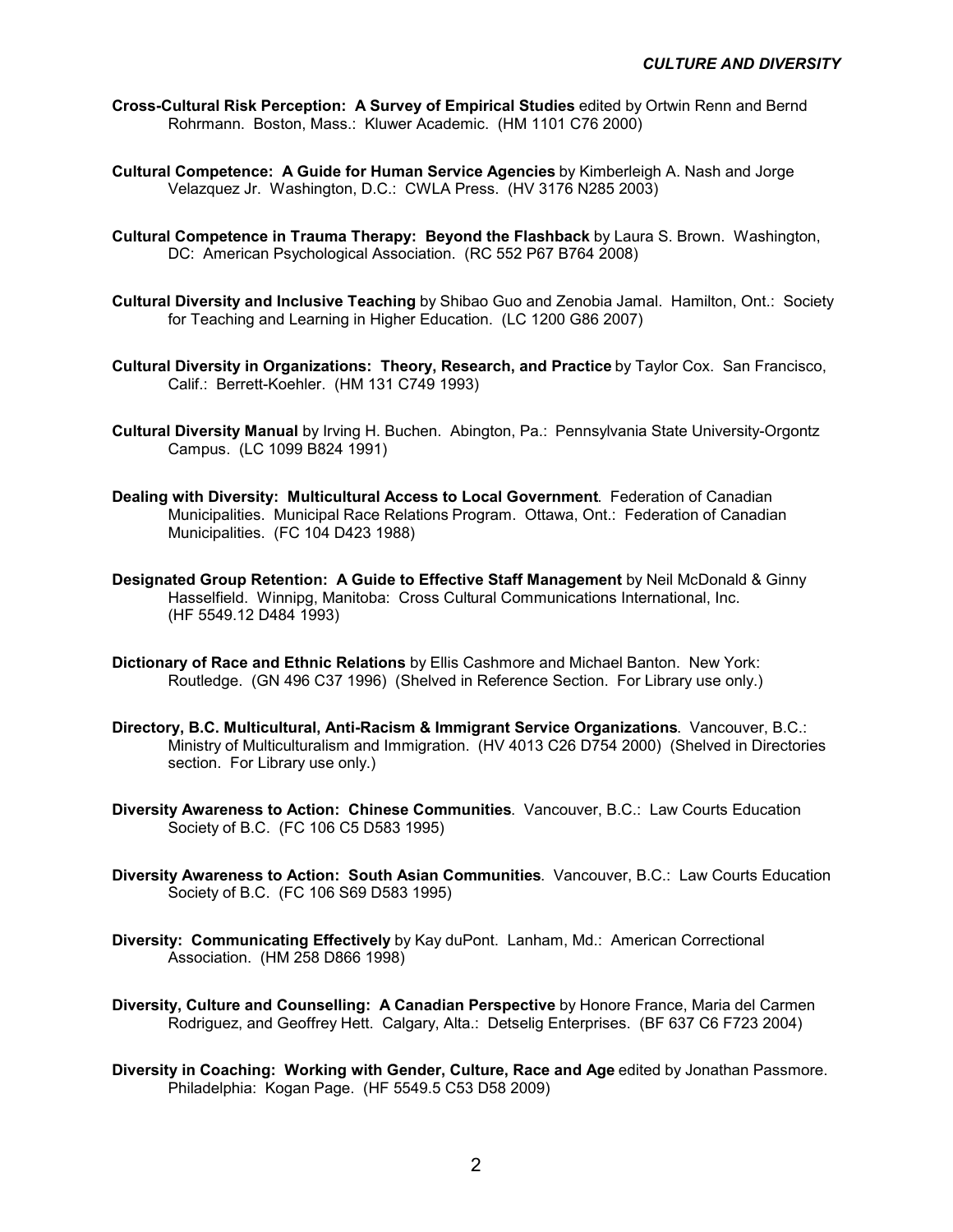- **Doorway Thoughts: Cross-Cultural Health Care for Older Adults** by the Ethnogeriatrics Committee of the American Geriatrics Society. Sudbury, Mass.: Jones and Bartlett Publishers. (RA 564.8 D66 2009 — 3 volumes)
- **Dynamics of Diversity: Strategic Programs for Your Organization** by Odette Pollar. Menlo Park, Calif.: Crisp Publications, Inc. (HF 5549.5 M5 P645 1994)
- **Embrace Diversity: An Anti-Racism Toolkit for Seniors and Senior-Serving Organizations** by the 411 Seniors Centre Society. Vancouver: 411 Seniors Centre Society. (FC 104 E43 2004) <http://www.411seniors.bc.ca/PDF%20Files/AntiRacismToolkit.pdf>
- **The Ethnicity Reader: Nationalism, Multiculturalism, and Migration** edited by Montserrat Guibernau and John Rex. Cambridge, England: Polity Press. (GN 495.6 E8935 1997) (Shelved in Reference Section. For Library use only.)
- **Ethnocultural Aspects of Posttraumatic Stress Disorder: Issues, Research, and Clinical Applications** edited by Anthony J. Marsella. Washington, D.C.: American Psychological Association. (RC 552 P67 E83 1996)
- **Ethnocultural Perspectives on Disasters and Trauma: Foundations, Issues, and Applications** edited by Anthony J. Marsella ... [et al.]. New York: Springer. (RC 451.4 D57 E75 2008)
- **Family and Marriage: Cross-Cultural Perspectives** by K. Ishwaran. Toronto, Ont.: Thompson Educational Pub. (HQ 518 F3295 1992)
- **The Family in Various Cultures** by Stuart Alfred Queen. New York, N.Y.: Harper & Row. (HQ 503 Q4 1985)
- **Guidelines for Emergency Management in Culturally and Linguistically Diverse Communities.** Canberra: Emergency Management Australia. (HV 551.5 A8 G853 2007) [http://www.ema.gov.au/agd/EMA/rwpattach.nsf/VAP/\(A80860EC13A61F5BA8C1121176F6CC3C\)](http://www.ema.gov.au/agd/EMA/rwpattach.nsf/VAP/(A80860EC13A61F5BA8C1121176F6CC3C)%7ECALDGuidelines_June2007.pdf/$file/CALDGuidelines_June2007.pdf) [~CALDGuidelines\\_June2007.pdf/\\$file/CALDGuidelines\\_June2007.pdf](http://www.ema.gov.au/agd/EMA/rwpattach.nsf/VAP/(A80860EC13A61F5BA8C1121176F6CC3C)%7ECALDGuidelines_June2007.pdf/$file/CALDGuidelines_June2007.pdf)
- **Guidelines for Law Enforcement's Design of Cultural Awareness Training Programs**. Sacramento, Calif.: Commission on Police Officer Standards and Training. (HV 7936 P8 G854 1992)
- **Guidelines on Cultural Diversity and Disaster Management: Final Report** by Gabriela Y. Solis. Ottawa, Ont.: Emergency Preparedness Canada. (HV 551.5 C2 S645 1998)
- **The Healthcare Professional's Guide to Clinical Cultural Competence** edited by Rani Srivastava. Toronto: Mosby Elsevier. (RA 418.5 T73 S74 2006)
- **Immigrants Adapt, Countries Adopt Or Not: Fitting into the Cultural Mosaic** by Cherif Rifaat. Montreal, Quebec: New Canadians Press. (FC 608 I4 R545 2004)
- **Interviewing Aboriginal Peoples: A Practical Guide to Cross Cultural Interviews**. Winnipeg, Manitoba: Cross Cultural Consulting, Inc. (E 98 L48 I573 1993)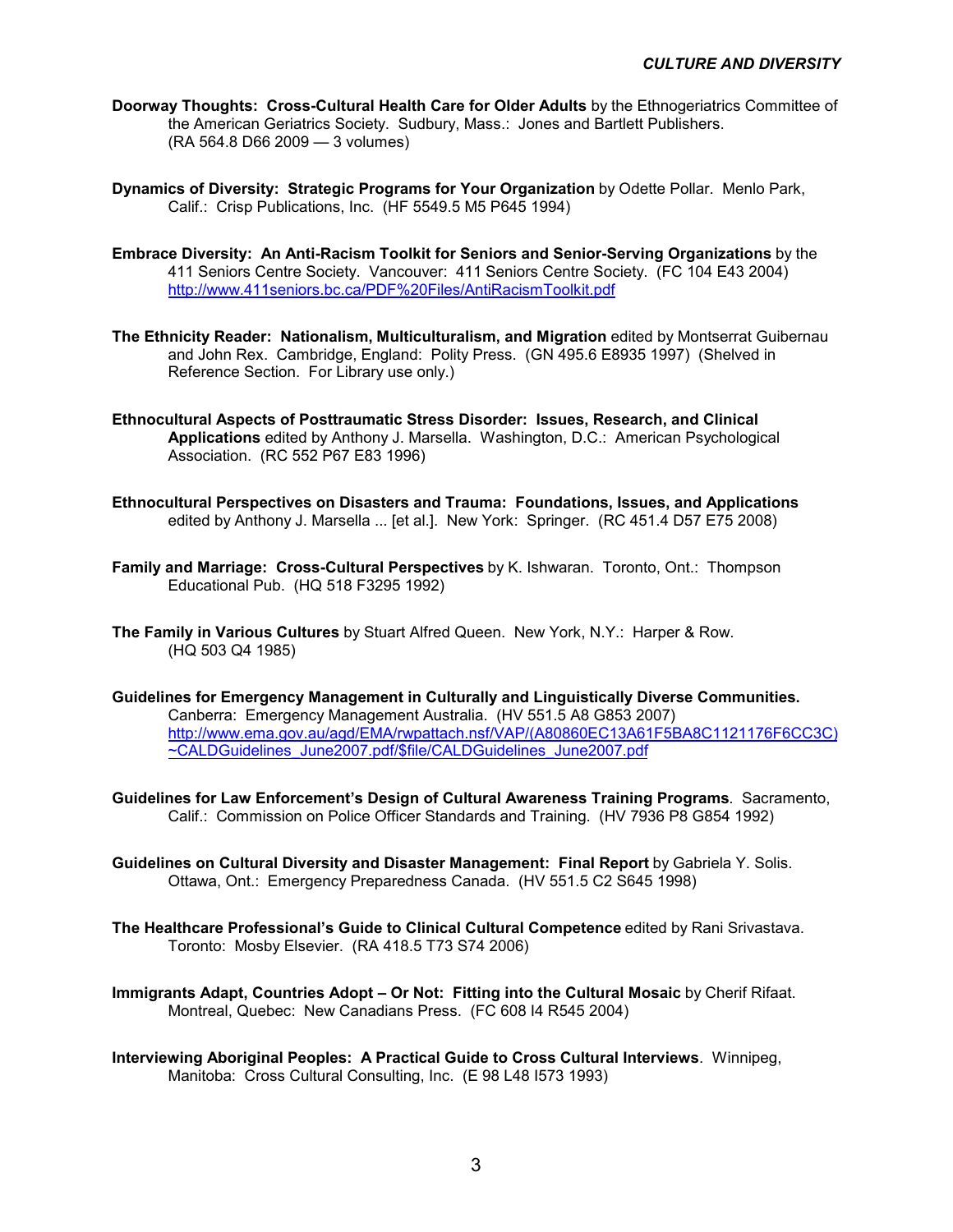- **Interviewing Clients Across Cultures: A Practitioner's Guide** by Lisa Aronson Fontes. New York: Guilford. (BF 637 I5 F67 2009)
- **"Learning to Manage a Multicultural Work Force"** by Lennie Copeland in **Personnel Practices for the '90s: A Local Government Guide** by John Matzer. Washington, D.C.: ICMA. (JS 358 P47 1988)
- **Looking White People in the Eye: Gender, Race, and Culture in Courtrooms and Classrooms** by Sherene H. Razack. Toronto, Ont.: University of Toronto Press. (HQ 1233 R293 1998)
- **The Loudest Duck: Moving Beyond Diversity While Embracing Differences to Achieve Success at Work** by Laura Liswood. Hoboken, N.J.: Wiley. (HF 5549.5 M5 L57 2010)
- **Magico-Religious Groups and Ritualistic Activities: A Guide for First Responders** by Tony M. Kail. Boca Raton: CRC Press. (BL 65 M2 K35 2008)
- **Making Cultural Diversity Work** by Nan Weiner. Scarborough, Ont.: Carswell. (HF 5549.5 M5 W345 1997)
- **Managing Diversity: A Guide to Effective Staff Management** by Neil McDonald & Ginny Hasselfield. Winnipeg, Man.: Cross Cultural Communications. (HF 5549.5 M5 M254 1991)
- **Managing in a Global Organization: Keys to Success in a Changing World** by Carol Kinsey. Menlo Park, Calif.: Crisp Publications. (HD 62.4 G65 1994)
- **Managing Volunteer Diversity: A Rainbow of Opportunities** by Sue Vineyard. Downers Grove, Ill.: Heritage Arts Publishing. (HN 49 V64 M258 1994)
- **Multicultural and Diversity Strategies for the Fire Service** by Herbert Z. Wong and Aaron T. Olson. Upper Saddle River, N.J.: Pearson Education, Pearson Prentice Hall. (HF 5549.5 M5 W645 2008)
- **Multicultural Couple Therapy** edited by Mudita Rastogi and Volker Thomas. Los Angeles: Sage. (RC 488.5 M846 2009)
- **Multicultural Perspectives in Criminal Justice and Criminology** edited by James E. Hendricks and Bryan Byers. Springfield, Ill.: Charles C. Thomas. (HV 9950 M85 1994)
- **Multicultural Volunteer Programs: A Self-Assessment Tool**. Vancouver, B.C.: Vancouver Volunteer Centre. (HN 49 V64 M848 1990z)
- **Multiculturalism & the Justice System: Partnership for a Better Society: Proceedings of the Conference, May 31 - June 1, 1991, Vancouver, British Columbia**. Vancouver, B.C.: Affiliation of Multicultural Societies & Service Agencies of British Columbia. (KE 4410 M844 1991)
- **Multiculturalism, Represention and the Jury Selection Process in Canadian Criminal Cases** by David Pomerant. Ottawa, Ont.: Canada, Department of Justice. (KE 9348 P644 1994)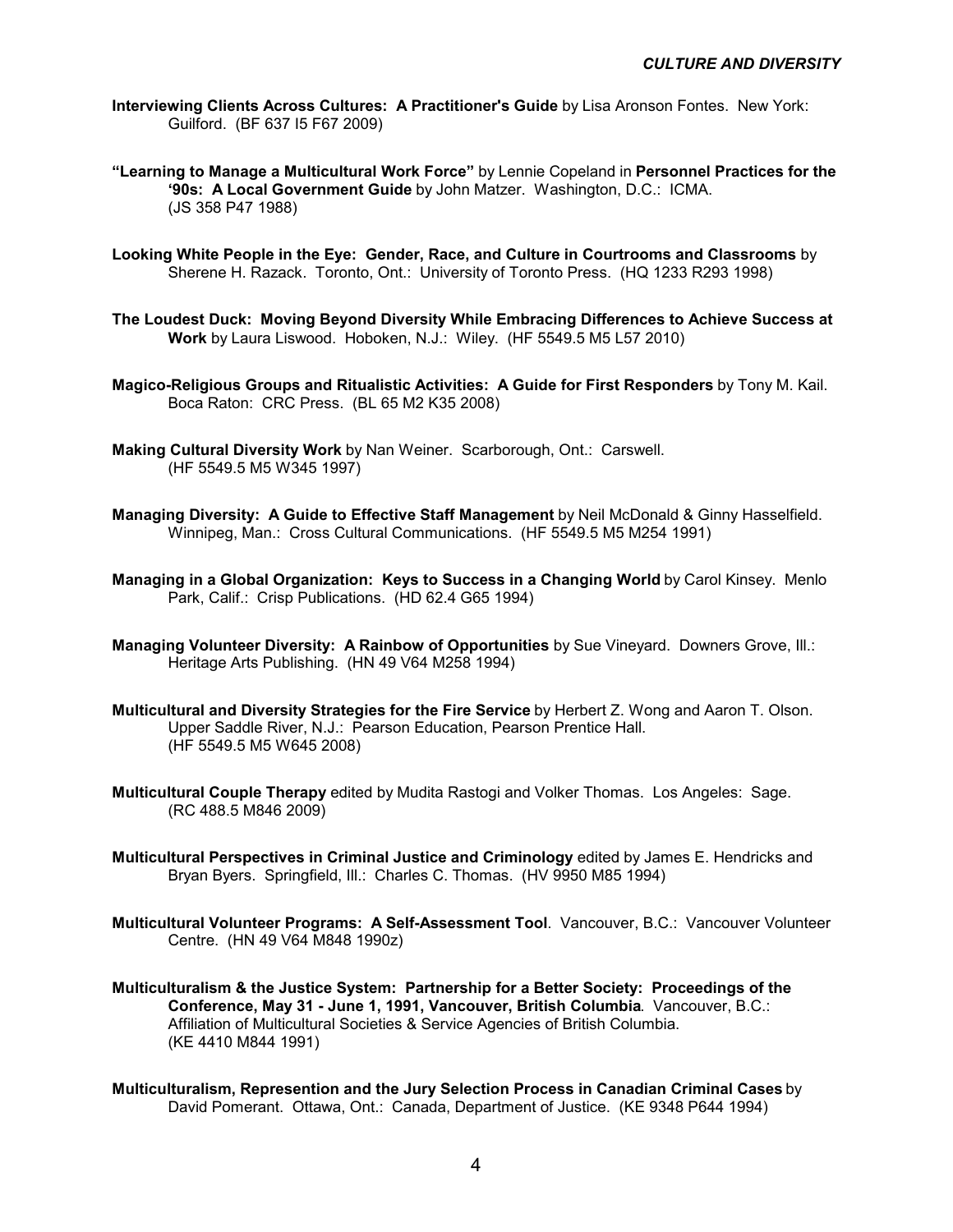**Nonverbal Behavior: Perspectives, Applications, Intercultural Insights** by Aaron Wolfgang. Lewiston, N.Y.: C.J. Hogrefe. (BF 637 C45 N625 1984)

- **NPB General Board Meeting: 1998 Conference on "Diversity in a Continuous Learning Environment", May 24-26, 1998, Montreal, Quebec**. Ottawa, Ont.: National Parole Board, Board Member Training and Development Division. (HV 9278 C255 1998)
- **Overcoming Unintentional Racism in Counseling and Therapy: A Practitioner's Guide to Intentional Intervention** by Charles R. Ridley. Thousand Oaks, Calif.: Sage Publications. (BF 637 C6 R53 2005)
- **The Politics of Reconciliation in Multicultural Societies** edited by Will Kymlicka and Bashir Bashir. New York: Oxford University Press. (JC 571 P655 2008)
- **Preventing Youth Violence in a Multicultural Society** edited by Nancy G. Guerra and Emilie Phillips Smith. Washington, DC: American Psychological Association. (HQ 799.2 V56 P746 2005)
- **Putting Diversity to Work: How to Successfully Lead a Diverse Workforce** by Simma Lieberman, George F. Simons, and Kate Berardo. Menlo Park, Calif.: Crisp Learning. (HF 5549.5 M5 L54 2004)
- **Race and Ethnic Relations in Canada** edited by Peter S. Li. Don Mills, Ont.: Oxford University Press. (FC 104 R3 R224 1999)
- **Race and Ethnicity: Finding Identities and Equalities** by Leo Driedger. Don Mills, Ont.: Oxford University Press. (FC 104 D755 2003)
- **Review of Multiculturalism and Justice Issues: A Framework for Addressing Reform** by Brian Etherington. Ottawa, Ont.: Department of Justice Canada, Research and Statistics Directorate. (KE 4410 E845 1994)
- **Seeing Ourselves: Exploring Race, Ethnicity and Culture** by Carl E. James. Toronto, Ont.: Thomson Educational Publishing. (HM 251 J244 2003)
- **Strategies for Building Multicultural Competence in Mental Health and Educational Settings** edited by Madonna G. Constantine and Derald Wing Sue. Hoboken, NJ: John Wiley. (RC 455.4 E8 S77 2005)
- **Teaching Cultural Competence in Nursing and Health Care: Inquiry, Action, and Innovation** by Marianne R. Jeffreys. New York: Springer Pub. Co. (RT 86.5 J442 2006)
- **Towards Cross Cultural Sensitivity in the Human Services** edited by Gloria Wolfson. Abbotsford, B.C.: University College of the Fraser Valley. (LC 1099 W643 1992 — Vol.1, Instructor edition + Vol.2, Student edition)
- **Understanding Cultural Diversity**. Laurel, Md.: American Correctional Association. (HV 9469 U53 1993)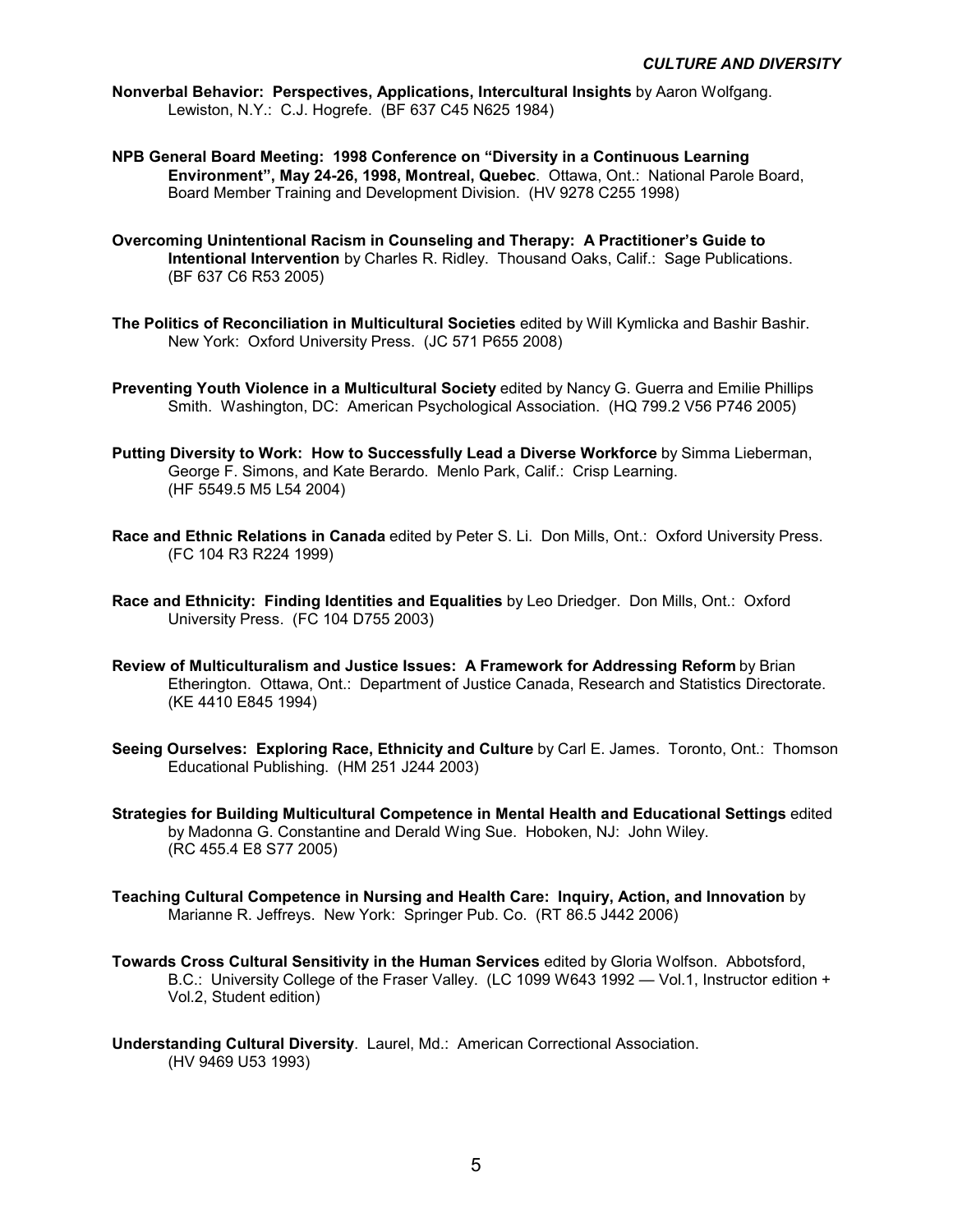- **Understanding Diverse Families: What Practitioners Need to Know** by Barbara F. Okun. New York: Guilford Press. (RC 488.5 O388 1996)
- **Understanding Intercultural Communication** by Jane Suderman. Scarborough, ON: Nelson. (GN 345.6 S92 2006)
- **Unequal Relations: An Introduction to Race, Ethnic and Aboriginal Dynamics in Canada** by Augie Fleras. Toronto: Pearson Prentice Hall. (FC 104 F55 2009)
- **Voices of Diversity: Real People Talk About Problems and Solutions in a Workplace Where Everyone is not Alike** by Renee Blank and Sandra Slipp. New York: Amacom. (HF 5549.5 M5 B55 1994)
- **Working Together: Succeeding in a Multicultural Organization** by George F. Simons. Menlo Park, Calif.: Crisp Publications. (GN 345.6 S546 2002)

## *GENERAL DVDs*

D589 **As Simple as Respect: Diversity, Respect and Inclusion in the Workplace**  (DVD, 38 minutes) Features a series of workplace vignettes that illustrate disrespectful behaviour and how to correct it. Both employees and managers will be able to use the seven commonsense guidelines to discuss issues of respect in a diverse workplace as it relates to their own experiences and behaviour. (RG Training Resources) (HF 5549.5 M5 A8 2004) D869 **Colourful Lives: Voices of Transracial Adoptees** (DVD, 56 minutes) This documentary hears local adoptees as they give voice to the challenges of growing up transracially and transculturally adopted. (Adoptive Families Association of BC) (HV 875.7 C26 C655 2008) D524 **Confronting Racial and Gender Difference: Three Approaches to Multicultural Counseling and Therapy** (DVD, 80 minutes) Counselors and would-be counselors today often find themselves dealing with individuals from other cultures, races and backgrounds. Viewers will discover many of the issues underlying cross-racial counseling and therapy. Unintentional racism, insight into client thought processes, and specific ideas for practice are provided in this challenging video. (Kinetic Video) (BF 637 C6 C66 2004) D638 **Diversity Series: Religions, Cultures and Communities** (DVD, 150 minutes) Explores some of the many religions and cultures with which law enforcement officials come into contact. Each video clip offers tips on working with people of different faiths and backgrounds, including suggestions for inoffensive law enforcement techniques. (NCJRS) (HV 7993 D587 2006)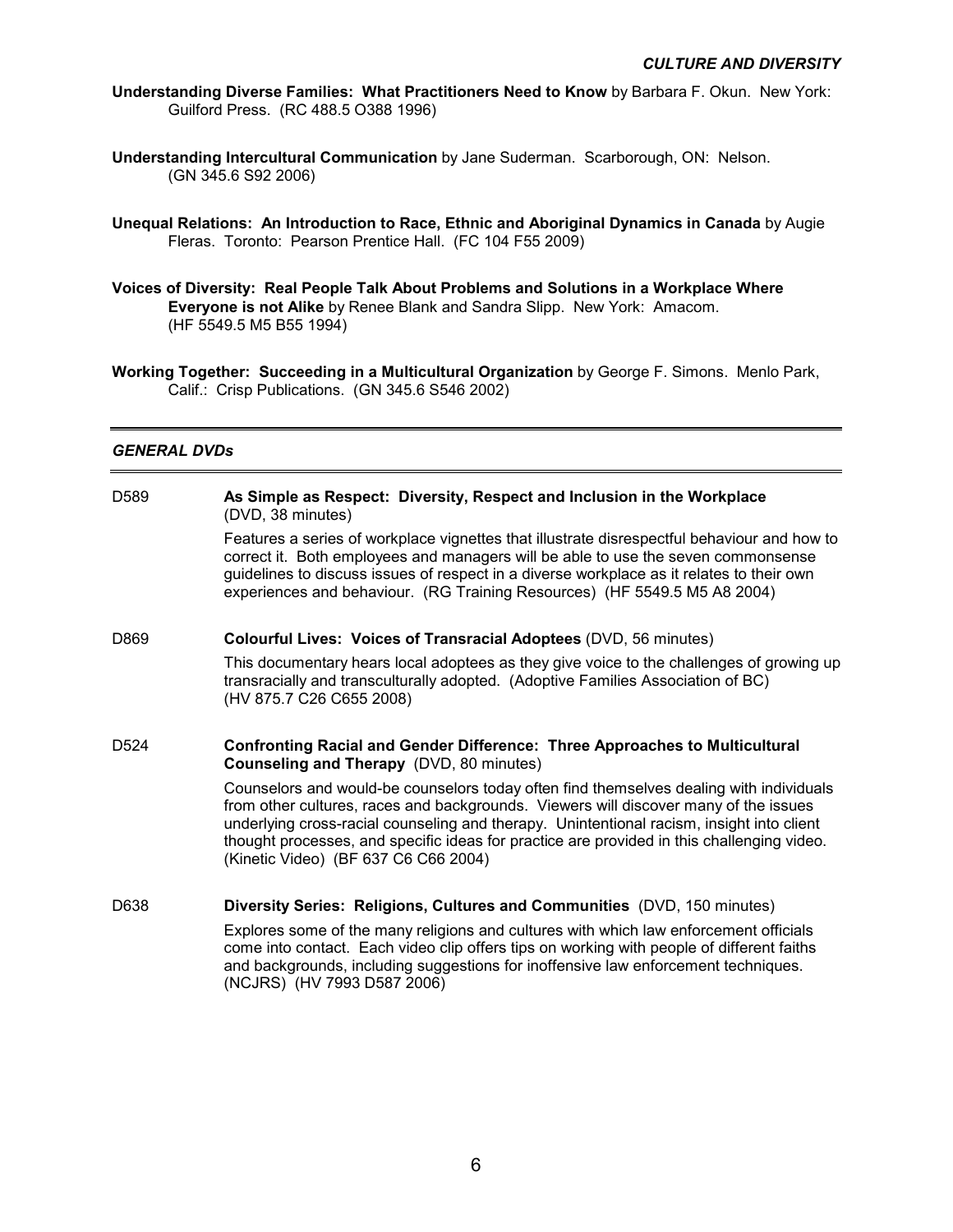## D639 **Generations: M.E.E.T. for Respect in the Workplace** (DVD, 28 + 14 minutes)

(RESTRICTED TO IN-HOUSE)

Teaches employees and managers how to better communicate across generations in the workplace by using the M.E.E.T. (Make time to discuss; Explore differences; Encourage respect; Take personal responsibility) approach to handling conflict. (Performance Resources) (HF 5549.5 M5 G464 2006)

## *GENERAL VIDEOS*

V2754 **The Angry Eye** (video, 35 minutes)

A documentary showcasing Jane Elliott's world-famous and provocative blue-eyed/browneyed exercise in discrimination. Young white American college students from various backgrounds are forced to experience the same kind of racist treatment for a day that other students who are African Americans and other minorities have had to deal with all their lives. (McIntyre Media) (BF 575 P9 E42 2001)

V1388 **Babakiueria** (video, 29 minutes)

A satirical film which ridicules the colonization of indigeneous people. Narrated from the perspective of black people, uses scenes from lifestyle of whites and makes generalizations about white values and lifestyle. (Le Group Multimedia Du Canada) (GN 269 B223 1986)

## V883 **Bias Awareness in a Multicultural World: Tape 1** (video, 25 minutes)

 Designed to increase awareness of our own and others' biases, this video begins the inquiry process and provokes discussion about culture, bias, stereotypes and prejudice. (College Survival) (HT 1521 B523 1991)

## V2050 **Blue Eyed** (video, 93 minutes)

 Racial equality activist Jane Elliott conducts a sensitivity training workshop on racism and prejudice wherein a group of blue-eyed white people are subjected to discrimination and bigotry at the hands of a brown-eyed majority. (Visual Education Centre) (HT 1521 B55 1996)

## V1884 **Breaking the Social Barriers: The Path to Multiculturalism** (video, 75 minutes)

 This project was created with the intention of being part of information and discussion meetings that promote greater cultural sensitivity. Pt. 1 discusses how racism expresses itself and how it affects society; pt. 2 explores the roots of discrimination; pts. 3 and 4 probe into the current efforts to counter racism, show people who are part of the struggle to eradicate it and offer solutions and ways to heal the wounds. (Victoria Immigrant & Refugee Centre Society) (FC 113 B747 1997)

## V3088 **Care Across Cultures** (video, 26 minutes)

 Designed to increase the sensitivity of healthcare employees to cultural differences, the course offers guidelines for working within a diverse environment. Discusses ways to identify and reduce an EMT provider's personal bias or prejudice, describe tendencies in how different cultural groups express pain, and discusses cultural competency. Includes an interview with Patricia Ellis, pre-hospital manager at St. Mary's Hospital in Tucson, Arizona. (Trinity Workplace Learning) (RA 418.5 T73 C273 2006)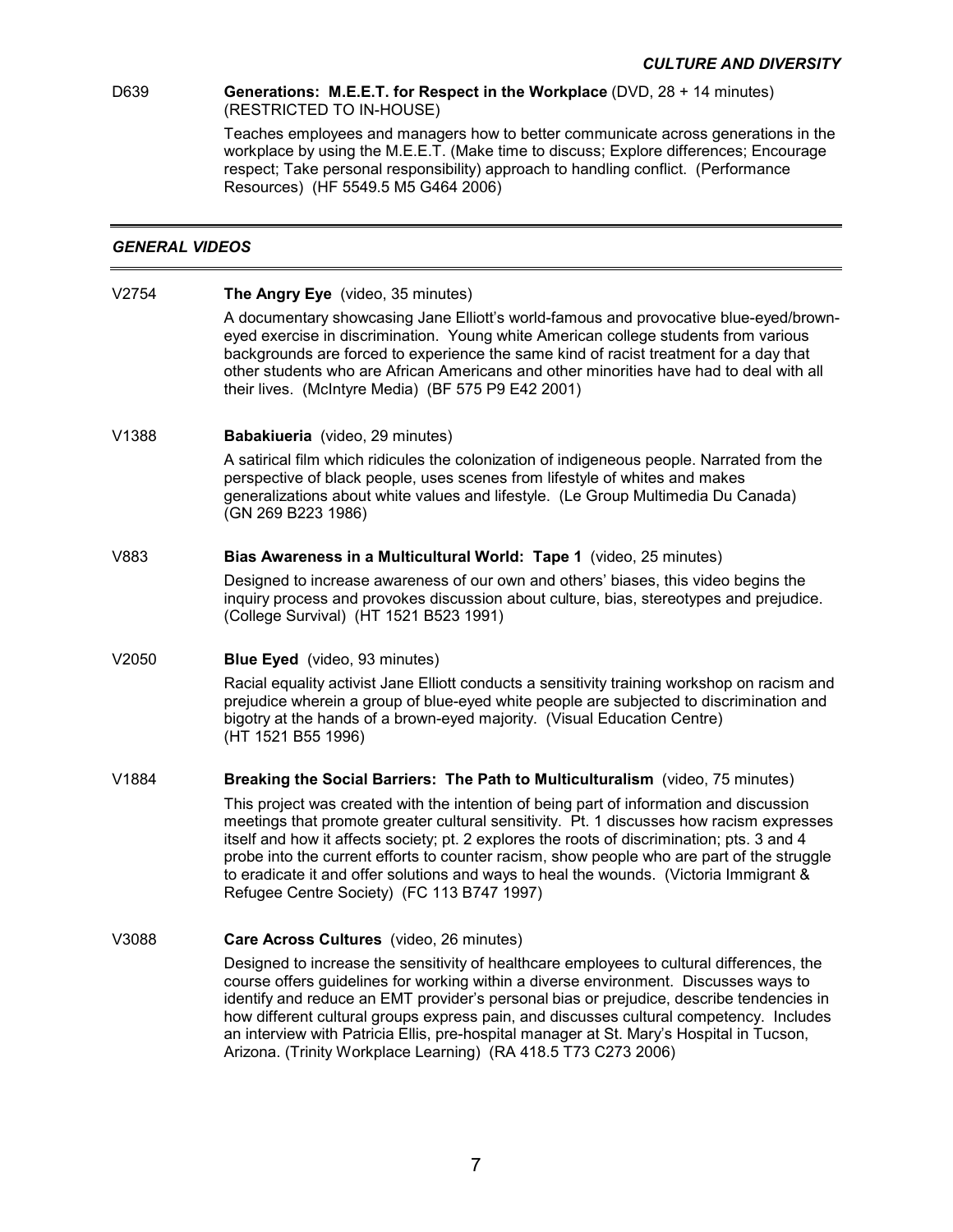## V1078 **Children Are Not The Problem** (video, 30 minutes)

 Daycare workers, primary school teachers and parents describe incidents of racist behaviour, its impact on young children and the need to develop educational programs that recognize Canada's multicultural community. (Congress of Black Women of Canada) (LC 1099.5 C2 C453 1991)

## V590 **A Class Divided** (video, 58 minutes)

 Shows the 1968 film "Eye of the storm," documenting a third-grade classroom exercise designed to increase awareness about racism. 17 years later, the participants reunite to discuss how the exercise shaped their lives. Jane Elliott extends her experiment to a maximum security prison where corrections employees are subjected to the same blueeye/brown-eye discriminatory conditions. (Criterion Video) (BF 575 P9 C523 1986)

## V1707 **Crosstalk** (video, 30 minutes)

 This program explores some of the differences and difficulties involved in cross-cultural communication. In particular, it looks at the different types of misunderstandings which result from the different ways people from different ethnic groups use the English language. (British Broadcasting Corporation) (PE 1073 C767 1979)

## V1963 **Dealing with Diversity** (video, 12 minutes)

 Brings to viewers' attention the things law enforcement officers may say or do that could offend co-workers or the public regarding their race, gender, religion, sexual orientation or disability. (Canadian Learning Company) (HV 7936 R3 D423 1993)

## V1426 **Diversity: Part 1** (video, 52 minutes)

 Composed of short segments from a series which was aired on the CBC. Each section deals with an aspect of Canada's cultural diversity. "Colour of money" discusses how some advertisers are targeting their advertising to ethnic minorities. "Shani Mooto" is an artist who came from an East Indian family from Trinidad. She discusses the cultural problems of a woman breaking the silence about child sexual abuse. "No longer an island" shows Canadian International College in North Vancouver and features interviews with Japanese students who have come to study English and North American culture. In "Long hot Indian summer", a native Canadian family shares their thoughts about the Oka crisis. "All in the family" is a portrait of an extended Indo-Canadian family. "The path to your door" is a story of Arthur Hara, a second generation Japanese Canadian. "The master's plan" shows a Feng Shui master in Vancouver. (Magic Lantern) (FC 104 D58 1993)

## V1427 **Diversity: Part 2** (video, 55 minutes)

 The second collection of segments from a series which aired on the CBC celebrating the growing ethnic diversity of Canada. Segments include: a short history of the Chinese Canadian involvement in World War II; Neil Bissondath, Canadian novelist, gives his views on Canada's multicultural policy; "Love between culture" shows examples of successful and troubled love relationships between cultures; a look at the teaching of English as a second language using graphics to aid in teaching both language and subject content; a description of the North American stereotype of Asian women and how some are attempting to change that image; a look at Bangra music, a blend of traditional Indian music and rock; a visit backstage at an English language production of a chinese opera, "A lizard is not a dragon"; a kendo practice; and, "Friends", a reunion of two Russian immigrants in Vancouver. (Magic Lantern) (FC 104 D582 1993)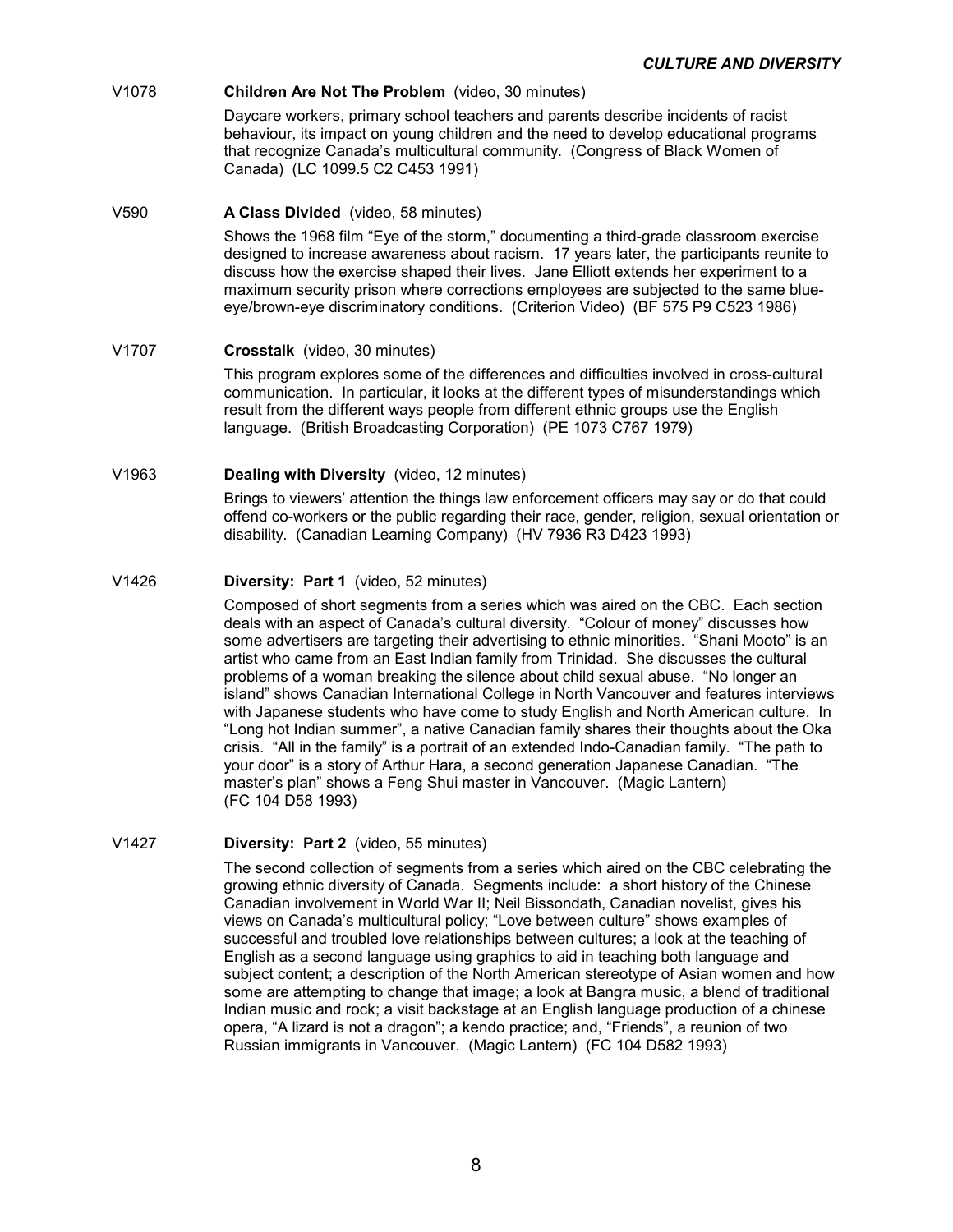## V2289 **General Cultural Diversity in Corrections** (video, 24 minutes)

 The purpose of this video is to make corrections staff aware of the importance of cultural diversity in the correctional workplace. Being aware of cultural diversity issues and showing respect for every person's culture, both inmates and staff, will make the correctional facility operate in a more efficient manner. (Lockup USA) (HV 8763 G453 2000)

## V3262 **Generations: M.E.E.T. for Respect in the Workplace** (video, 28 + 14 + 3 minutes)

Teaches employees and managers how to better communicate across generations in the workplace by using the M.E.E.T. (Make time to discuss; Explore differences; Encourage respect; Take personal responsibility) approach to handling conflict. (Performance Resources) (HF 5549.5 M5 G464 2006)

#### V071 **How to Read a Foreigner: Parts 1 and 2** (video, 90 minutes)

 A humorous lecture by James Bostain of the Foreign Service Institute on the misunderstandings that can occur between people of different cultures. Discusses, with examples, how people send out signals based on their cultural backgrounds and how these signals are often misinterpreted by people from another culture. Discusses sounds, gestures, body taboos, dress, etc. (Canadian International Development Agency) (HM 258 H687 1974)

#### V1683 **Making the Differences Work: Diversity in Action** (video, 11 minutes)

 Features 6 scenarios that represent common challenges employees face in valuing and managing diversity in the workplace. (Royal Bank of Canada) (HF 5549.5 M5 M233 1995) *Also available in DVD format (D927)* 

## V2953 **M.E.E.T. on Common Ground** (video, 22 minutes)

This video package provides employees with the tools they need to recognize, respond to and resolve difficult interactions that can stem from individual and cultural differences. The program introduces an easy-to-grasp four-step process that is demonstrated in six timely, realistic vignettes. (Advanced Education Media Acquisitions Centre) (HF 5549.5 M5 M437 2002)

## V1442 **Public Forum: Cultural Diversity and the Courts** (video, 48 minutes)

 Edited from a public forum held at the Vancouver Law Courts in 1993, this video includes presentations from judges on: the rule of law, the courts and the judges, administering the criminal law, and principles of sentencing. (Law Courts Education Society of B.C.) (KEB 180 C844 1995)

## V296 **Rainbow War** (video, 20 minutes)

 Three kingdoms fight a war using paint, the colors red, blue and yellow representing clashing ideologies, The rainbow resulting from the battle may be interpreted on many levels. (Canadian Pacific Ltd.) (HM 258 R338 1986)

## V252 **Stake-Out in Anglo-Town** (video, 8 minutes)

 A reversed stereotyping, satirical look at our society, focussing on police issues. Through a Chinese police officer on patrol in "Anglotown", this program aims to show we all make generalizations about certain groups of people, examining our possible preconceptions about minority group behaviours, and showing how mainstream Canadian values could be considered peculiar, etc. (HV 7936 P8 S733 1984)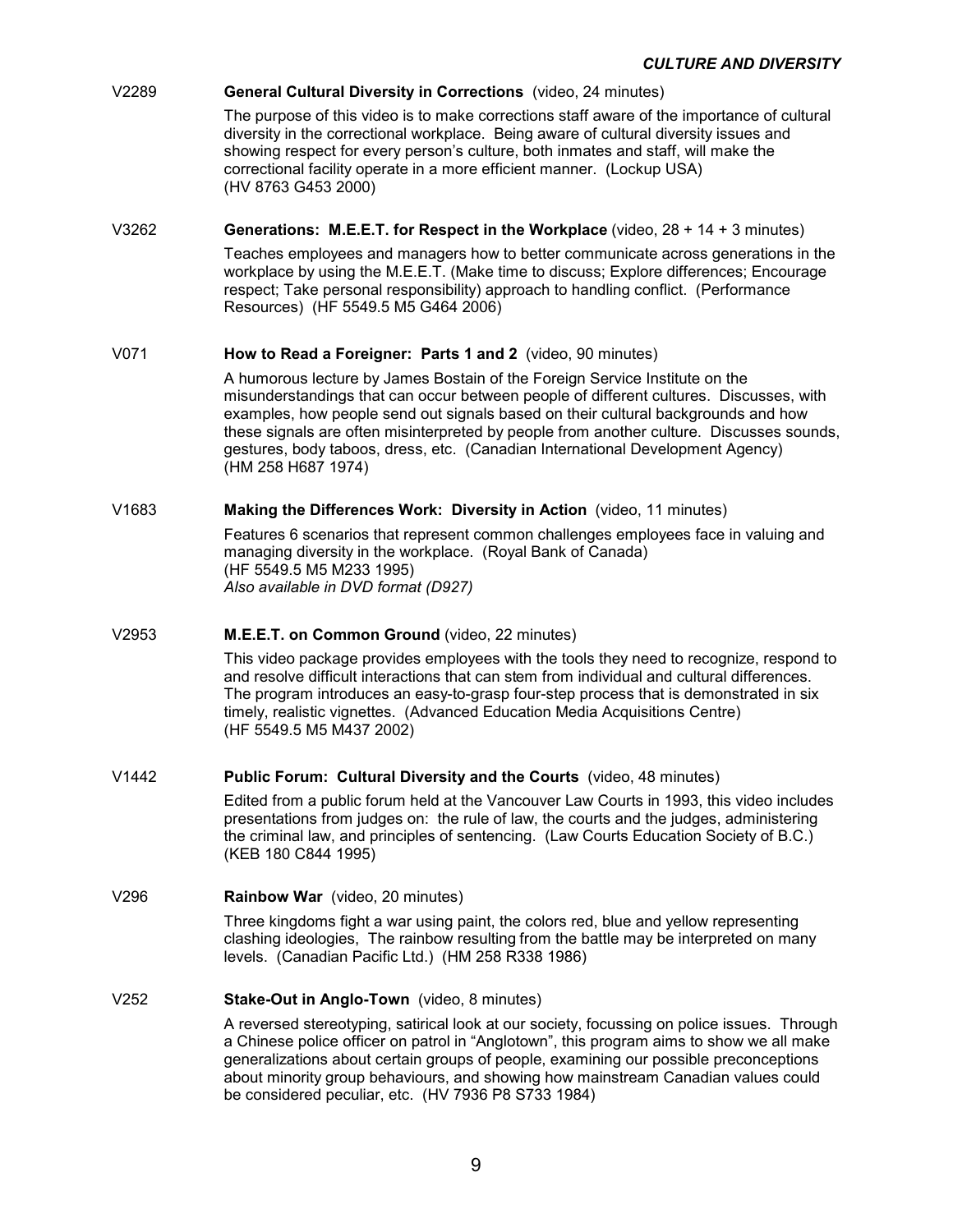#### V1220 **Stake-Out in Anglo-Town: Part II, Employment Equity** (video, 10 minutes)

 This program takes a satirical look at issues with reversed cultural assumptions and stereotypes. This time the focus is employment equity in the Rainbow Coalition Police Department. (Clipper Productions) (HV 7936 P8 S7332 1993)

#### V2548 **Toward a Just Society: A Half Century of Race and Ethnic Relations in Canada** (video, 52 minutes)

 Presents an historical overview of race relations in Canada since WWII including Canada's restrictive policies to refugees and immigrants of colour, and the lack of access to equal rights by Japanese Canadians and Natives. Celebrates and contrasts Canada's many accomplishments: adopting human rights legislation, lifting exclusionary immigration policies, Trudeau's "just society" united by its diversity (multiculturalism). Discusses the challenges Canada faces in the future: the white supremacist movement, Quebec's independence movement, and Native self-determination. (Canadian Council of Christians and Jews) (FC 104 T69 1998)

#### V2044 **Who Is a Real Canadian?** (video, 24 minutes)

 A report on multiculturalism in contemporary Canada. Topics include: history of the federal government policy, arguments from supporters and opponents, a profile of Surrey, British Columbia as a community living with the reality of diversity in Canadian society. (Canadian Broadcasting Corporation) (FC 105 M8 W45 1996)

## V1230 **A World of Gestures: Culture and Nonverbal Communication** (video, 27 minutes)

 Gestures from different cultures around the world are explored. People from many nations are shown performing all kinds of gestures accompanied by discussion on meaning, function, origin and emotional significance. (University of California Extension Media Center) (P 117 W673 1991)

## *BUSINESS - BOOKS*

- **China, A Guide for Canadian Business**. Ottawa, Ont.: Dept. of Foreign Affairs and International Trade. (HF 3837 C454 1994)
- **Costa Rica: A Kick Start Guide for Business Travelers** by Guy & Victoria Brooks. North Vancouver, B.C.: Self-Counsel Press. (F 1543.5 B765 1996)
- **Cultural Diversity in Organizations and Business: Gaining a Competitive Advantage: A Primer**. Vancouver, B.C.: The Affiliation of Multicultural Societies and Service Agencies of BC. (HF 5549.5 M5 C843 2000)
- **Cultural Intelligence: People Skills for Global Business** by David Thomas and Kerr Inkson. San Francisco, Calif.: Berrett-Koehler. (GN 450.8 T47 2004)
- **Diversity at Work: The Business Case for Equity** by Trevor Wilson. Toronto, Ont.: John Wiley & Sons Canada. (HF 5549.5 M5 W547 1997)
- **Indonesia: A Kick Start Guide for Business Travelers** by Guy Brooks. North Vancouver, B.C.: International Self-Counsel Press. (DS 614 B765 1995)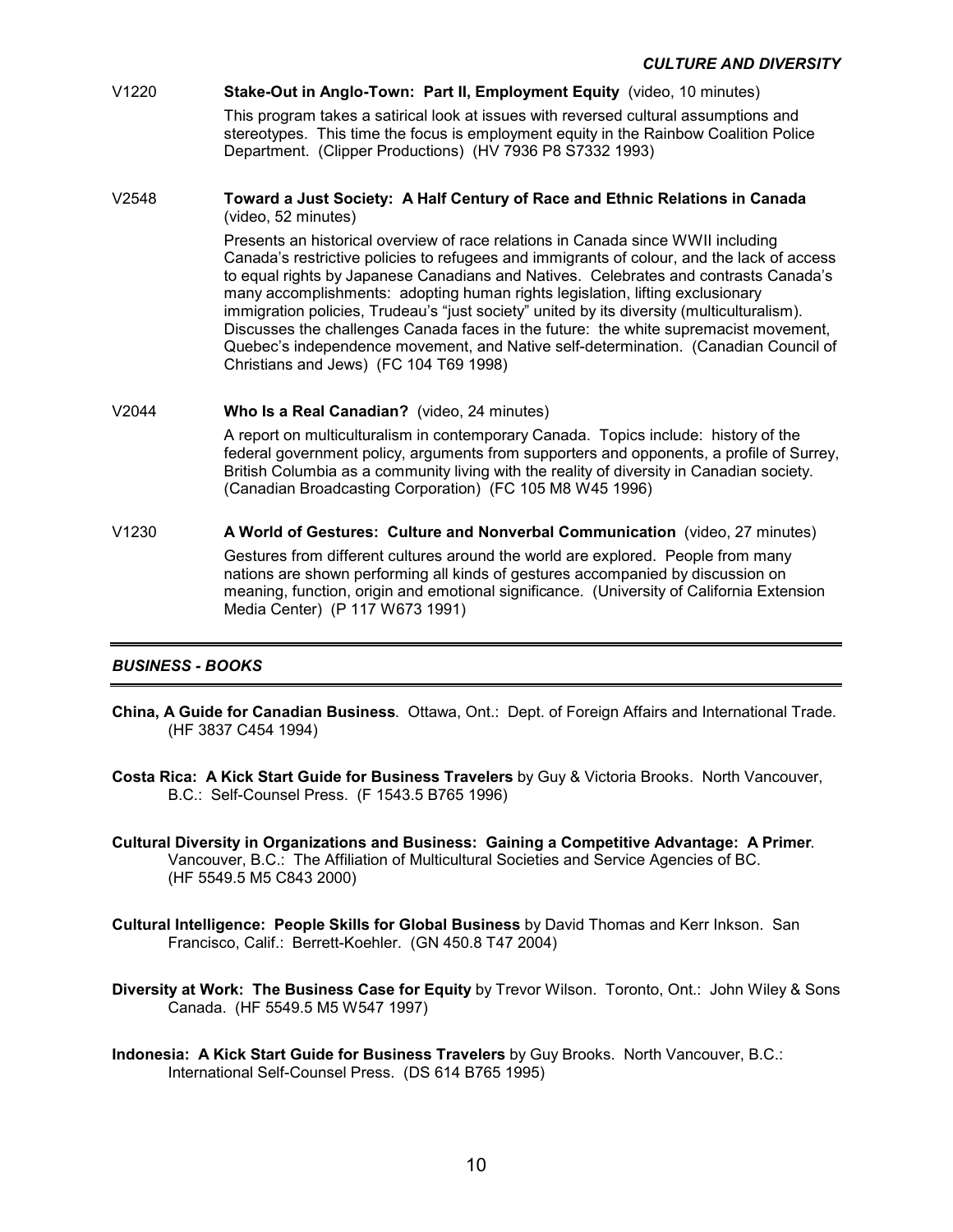- **Kiss, Bow, or Shake Hands: The Bestselling Guide to Doing Business in More than 60 Countries** by Terri Morrison and Wayne A. Conaway. Avon, Mass.: Adams Media. (HF 5389 M67 2006)
- **Making Diversity Meaningful in the Boardroom** by John Carver and Miriam Mayhew Carver. San Francisco, Calif.: Jossey-Bass. (HD 2745 C3724 1997)
- **Malaysia: A Kick Start Guide for Business Travelers** by Guy Brooks. North Vancouver, B.C.: International Self-Counsel Press. (DS 591.5 B765 1995)
- **Vietnam: A Kick Start Guide for Business Travelers** by Guy Brooks. North Vancouver, B.C.: International Self-Counsel Press. (DS 556.25 B765 1995)
- **When Business East Meets Business West: The Guide to Practice and Protocol in the Pacific Rim** by Christopher Engholm. New York: Wiley. (HF 5389 E53 1991)

## *BUSINESS - DVDs*

#### D850 **Cross Culture** (DVD, 6 minutes)

Venture sits in on a business seminar aimed at tackling the tricky issues of managing globally while avoiding culture clash. The Canadian business people are learning that understanding cultural difference demands a lot more than a few helpful hints. Fons Trompenaars is an author and corporate researcher who teaches executives about the value of global etiquette and how culture can affect business and work. He says doing business on a global scale means respecting the norms of any culture and he says the biggest piece of advice he can pass on are the two phrases common everywhere - thank you and sorry. (CBC Learning) (HF 5389 C763 1994)

## *BUSINESS - VIDEOS*

#### V1374 **Managing Diversity** (video, 28 minutes)

 Industry is realizing that to stay competitive, it must make use of the capabilities of all the workforce, and that the demographics of the workplace has changed. Large portions of the workforce are women and minorities. Issues of racism, sexism and harassment are being addressed. This video shows some attempts to eliminate such problems by instituting: workshops on intercultural discussions on diversity, courses on English as a second language, and "consulting pairs". Unions are now facing the same problems and starting to adjust their management to reflect the diversity of their memberships. (Visual Education Centre) (HD 8081 A5 M254 1992)

V1637 **Race, Ethnicity, Language & Religion Work Place Issues** (video, 20 minutes) Examines issues surrounding racial, ethnic, linguistic and religious diversity in contemporary business and industry. Topics include: stereotypes, barriers to communication, discrimination and the equal opportunity laws, and cultural sensitivity in the work place. (New Vision Media Ltd.) (HD 4903 R224 1993)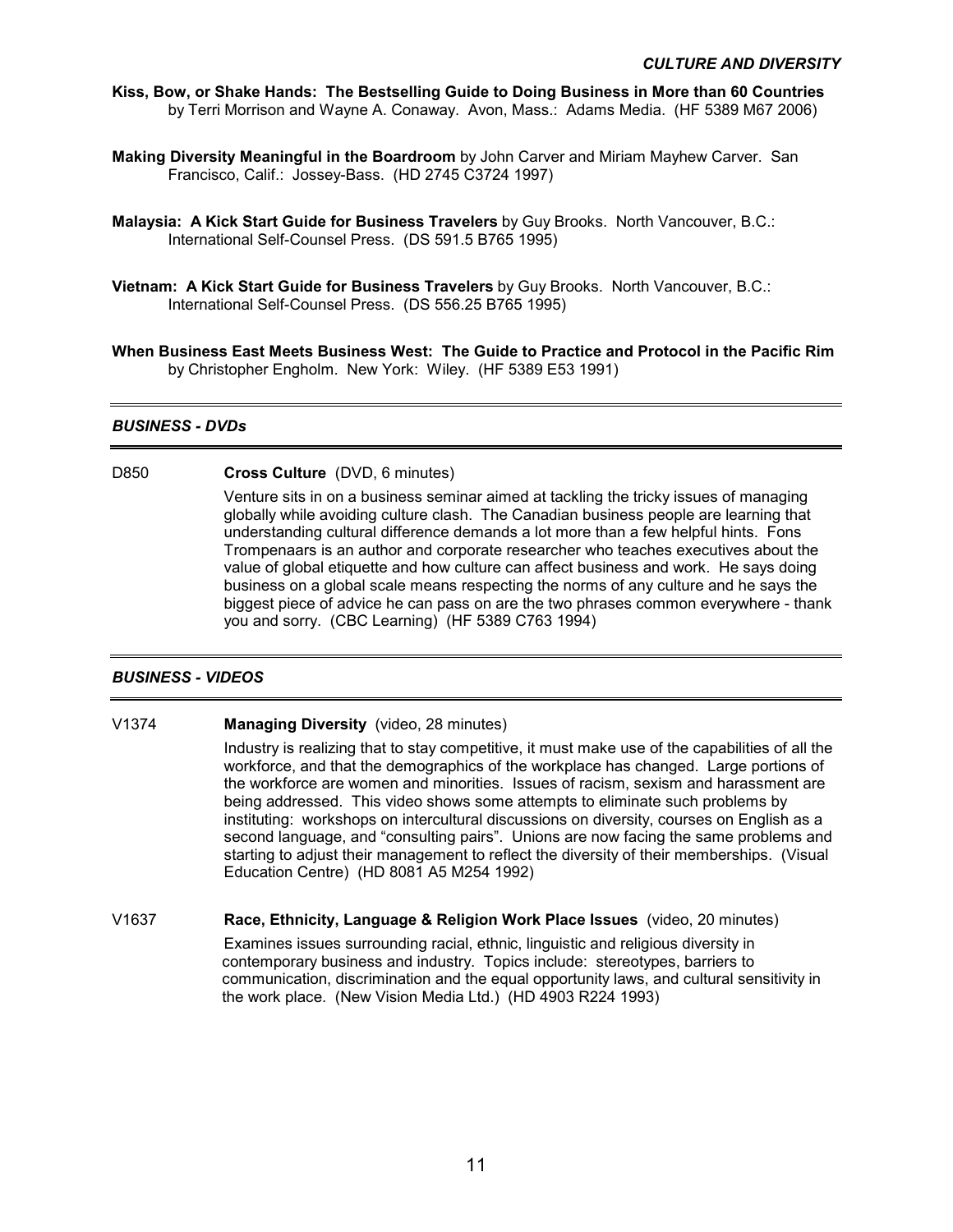## V2434 **Recruitment Interviewing Across Cultures** (video, 24 minutes)

 Training package for personnel/administrative staff that addresses problems in job recruitment interviews when candidates and interviewers do not have the same cultural expectations/assumptions. Videotaped interviews in a London Transport Recruitment office and Asian Resource Center (England) examine organizations that unwittingly apply selection criterion that demands the same cultural styles of communication as those interviewed. Demonstrates how to overcome misunderstandings and discrimination due to cultural and language differences to run fair and effective interviews. (International Telefilm) (HF 5549.5 I6 R425 1991)

## *TEACHING - BOOKS*

- **50 Activities for Diversity Training** by Jonomay Lambert and Selma Myers. Amherst, Mass.: Human Resource Development Press. (HF 5549.5 M5 L243 1994)
- **Anticipating the Future: Workshops and Resources for Internationalizing the Post-Secondary Campus: A Facilitator's Guide** by Karen McKellin. Vancouver, B.C.: British Columbia Centre for International Education. (LC 1090 M154 1995)
- **Celebrating the Mosaic: A Handbook and Guide to Resources for Diversity Education.** Vancouver, B.C.: Consortium on Diversity in Education. (GN 465.6 C445 2000)
- **Changing College Classrooms: New Teaching and Learning Strategies for an Increasingly Complex World** by Diane F. Halpern. San Francisco, Calif.: Jossey-Bass. (LB 2331 C4543 1994)
- **Communicating in College Classrooms** by Jean M. Civikly. San Francisco, Calif.: Jossey-Bass. (LB 1738 C65 1986)
- **Confronting Racism and Sexism** by Elizabeth Hayes and Scipio A.J. Colin. San Francisco, Calif.: Jossey-Bass. (HT 1521 C657 1994)
- **"Cross-Cultural Dimensions in Teaching Management"**, a special issue of the **Journal of Management Education: Volume 16** by Larry K. Michaelson. Newbury Park, Calif.: Sage Periodical Press. (HD 30.4 J685 1992)
- **A Cultural Awareness Trainer's Manual for Law Enforcement Officers** by Stephen M. Hennessy, Douglas T. Warring and James S. Arnott. Scottsdale, Ariz.: Leadership Inc. (HV 7936 R3 H487 1994)
- **Diversity and Motivation: Culturally Responsive Teaching** by Raymond J. Wlodkowski and Margery B. Ginsberg. San Francisco, Calif.: Jossey-Bass Publishers. (LC 1099.3 W56 1995)
- **Gender and Diversity: Creating Inclusion in the College Environment** developed by Joan McArthur-Blair. Victoria, B.C.: Ministry of Skills, Training and Labour and the Centre for Curriculum and Professional Development. (LC 212.863 C26 M137 1995)
- **Guidebook for Global Trainers** by Vincent A. Miller. Amherst, Mass.: Human Resources Development Press. (HD 5715 M54 1994)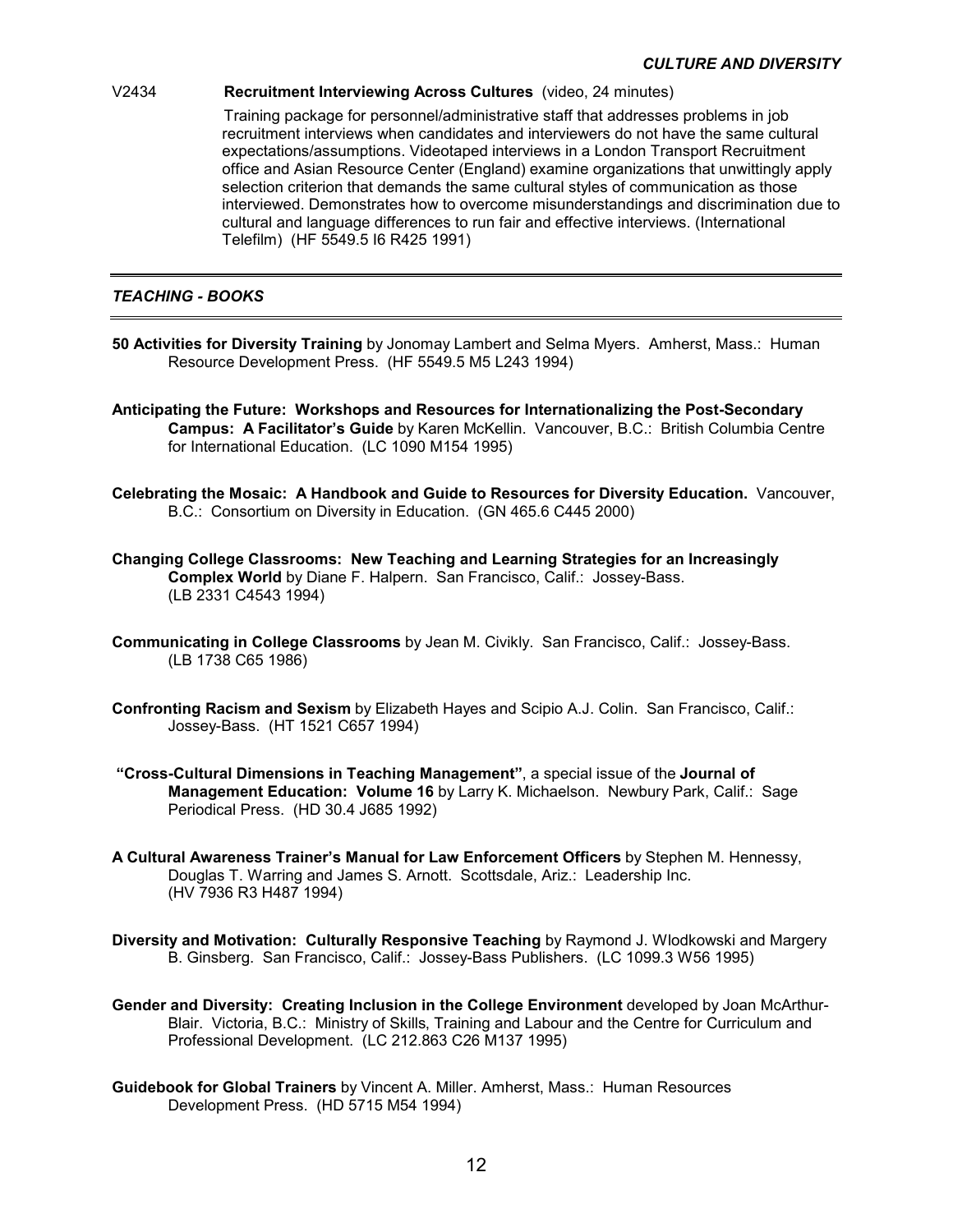- **Guidelines for Inclusive Curriculum** produced by Marg Penney. Victoria, B.C.: Ministry of Education, Skills and Training, and Centre for Curriculum and Professional Development. (LB 2806.15 G855 1996)
- **How to Design and Deliver Equal Opportunities Training** by Helen Garrett and Judith Taylor. London, England: Kogan Page. (LC 3715 G277 1993)
- **Internationalizing the Curriculum: A List of Resources** by Liza Hutchinson. Vancouver, B.C.: Vancouver Community College. (LC 1090 H883 1993)
- **Introductory Intercultural Communication: Selected Annotated Resources for Faculty** prepared by Lin Langley, Linda Villarreal, and Tom Whalley. Victoria, B.C.: Ministry of Education, Skills and Training. (P 94.65 C2 L255 1997)
- **Learning to Listen, Learning to Teach: The Power of Dialogue in Educating Adults** by Jane Kathryn Vella. San Francisco, Calif.: Jossey-Bass. (LC 5225 L42 V45 1994)
- **Police Education and Training in a Global Society** edited by Peter C. Kratcoski and Dilip K. Das. Lanham: Lexington Books. (HV 7923 P635 2007)
- **Promoting Diversity in College Classrooms: Innovative Responses for the Curriculum, Faculty, and Institutions** by Maurianne Adams. San Francisco, Calif.: Jossey-Bass. (LC 1099.3 P764 1992)
- **Teaching for Diversity** by Laura L.B. Border. San Francisco, Calif.: Jossey-Bass. (LC 3715 T423 1992)

## *TEACHING - VIDEOS*

- V3060 **Critical Incidents. Diversity and Inclusion: Challenges in Learning and Teaching** (video, 31 minutes) Presents ten dramatized vignettes which identify some of the challenges of diversity and inclusion. While most of the incidents are related to a particular discipline, the problem issues are generic and likely to be familiar to most participants. (Image Media) (LB 2331 C745 2001)
- V2226 **Teaching in the Diverse Classroom** (video, 37 minutes) University faculty and students describe why recognizing diversity is important on today's campus and demonstrate effective teaching in an increasingly diverse academic setting. Discusses four general strategies: include all students, recognize different ways individuals learn, promote respect for diversity in the classroom, and acknowledge diversity through curriculum choices. (University of Washington Center for Instructional Development and Research in co-operation with Instructional Media Services) (LC 1099.3 T43 1991)

## *For more materials on Culture and Diversity consult our other bibliographies:*

- Conflict Resolution (Conflict and Culture section)
- **Employment Equity**